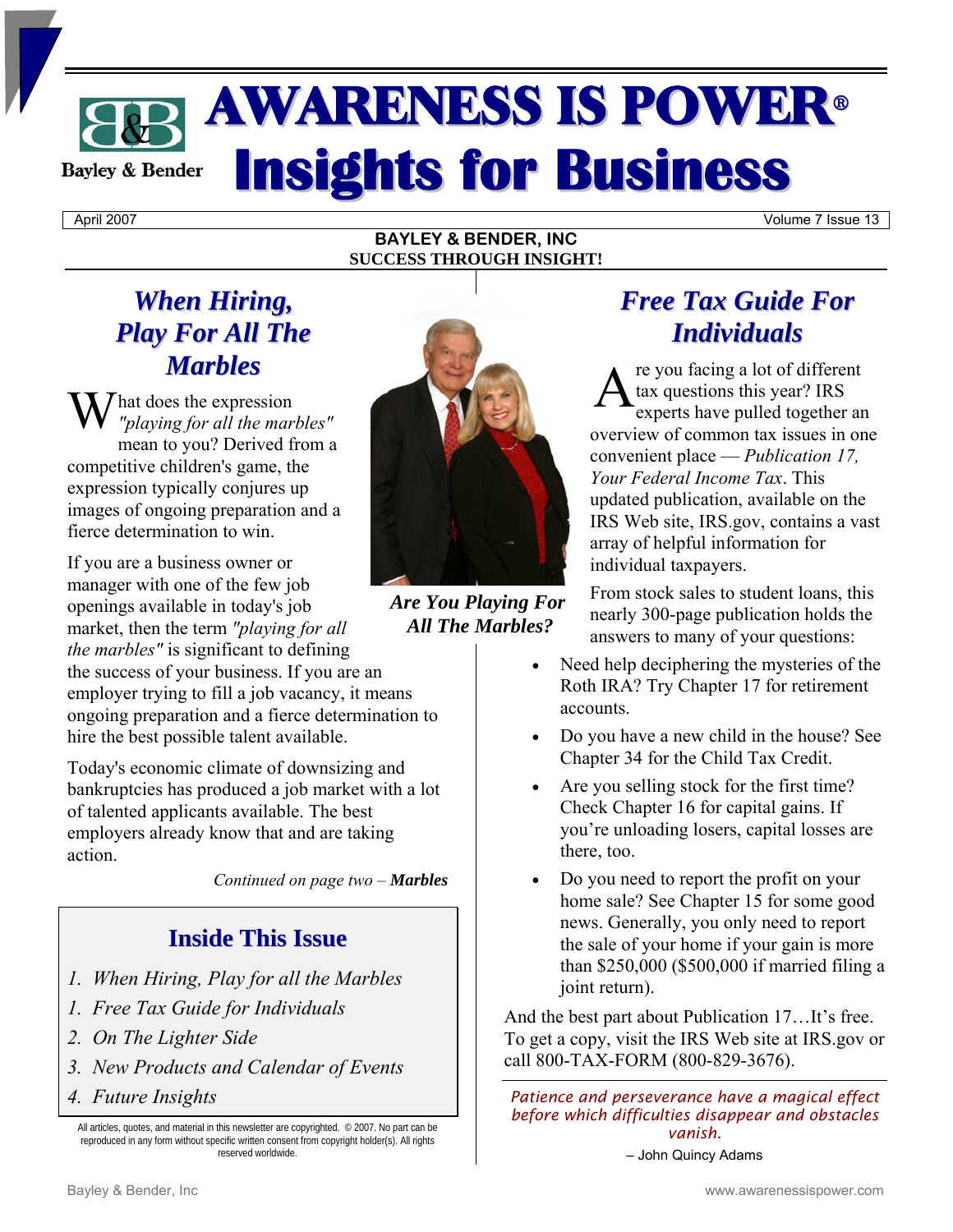### *Continued from page one – Marbles*

They prepare to recruit, interview and select new employees as if the life of the company or their career depends on it. They realize that every time there is a reduction in force somewhere, there is the potential to get a Secretariat for the price of a

very good show horse.

A client recently asked me to assist him in recruiting and screening prospective



applicants for a human resources position. After a short meeting, I knew he was playing for all the marbles.

We wrote a classified ad that clearly defined the candidate as a generalist with supervisory or managerial skills and experience (in other words, weaklings need not apply). We profiled the position by determining the characteristics of the right candidate and how she or he would function in the company's environment.

The screening process consisted of converting 160 résumés into 12 telephone interviews, which resulted in seven on-site, one-on-one screening interviews. Three of those individuals were chosen to interview with the local management team.

The next step was not selecting the best of the three but determining whether to make an offer or start the process all over again, indicating the employer's true commitment to excellence. As you prepare to fill your next vacancy, how will you recruit the right person? I urge you to prepare to play for all the marbles and be determined to win the best talent for your organization.

Reprint permission granted by: Lonnie Harvey Jr. of The Jesclon Group Inc.(803) 325-2020.

*A man is not idle because he is absorbed in thought. There is a visible labor and there is an invisible labor.*  ─ Victor Hugo

# *On The Lighter Side*

A guy is driving around the back woods of Tennessee and he sees a sign in front of a broken down shanty-style house: *"Talking Dog for Sale."* He rings the bell and the owner appears and tells him the dog is in the backyard.

The guy goes into the backyard and sees a nice looking Labrador Retriever sitting there.

*"You talk?"* he asks.

*"Yep,"* the Lab replies.

After the guy recovers from the shock of hearing a

dog talk, he says *"So, what's your story?"* 

The Lab looks up and says, *"Well, I discovered that I* 



*could talk when I was pretty young. I wanted to help the government, so I told the CIA. In no time at all they had me jetting from country to country, sitting in rooms with spies and world leaders; because no one figured a dog would be eavesdropping. I was one of their most valuable spies for eight years running, but the jetting around really tired me out and I knew I wasn't getting any younger. So, I decided to settle down. I signed up for a job at the airport to do some undercover security, wandering near suspicious characters and listening in."* 

*"I uncovered some incredible dealings and was awarded a batch of medals. I got married, had a mess of puppies, and now I'm just retired."* 

The guy is amazed. He goes back in and asks the owner what he wants for the dog.

*"Ten dollars,"* the guy says.

*"Ten dollars? This dog is amazing! Why on earth are you selling him so cheap?"* 

*"Because he's a liar. He never did any of that stuff."*



 *Help Feed the Hungry – Click Here: <www.thehungersite.com>*

**hunger site** The Hunger Site was founded to focus on a specific humanitarian need; the eradication of world hunger. The staple food funded by clicks at The Hunger Site is paid for by site sponsors and distributed to those in need by Mercy Corps and America's Second Harvest. Since its launch in June 1999, the Hunger Site has established itself as a leader in online activism, helping to feed the world's hungry and food insecure. On average, over 220,000 individuals from around the world visit the site each day to click the yellow "Help Feed The Hungry" button. Try it out…it's **FREE**!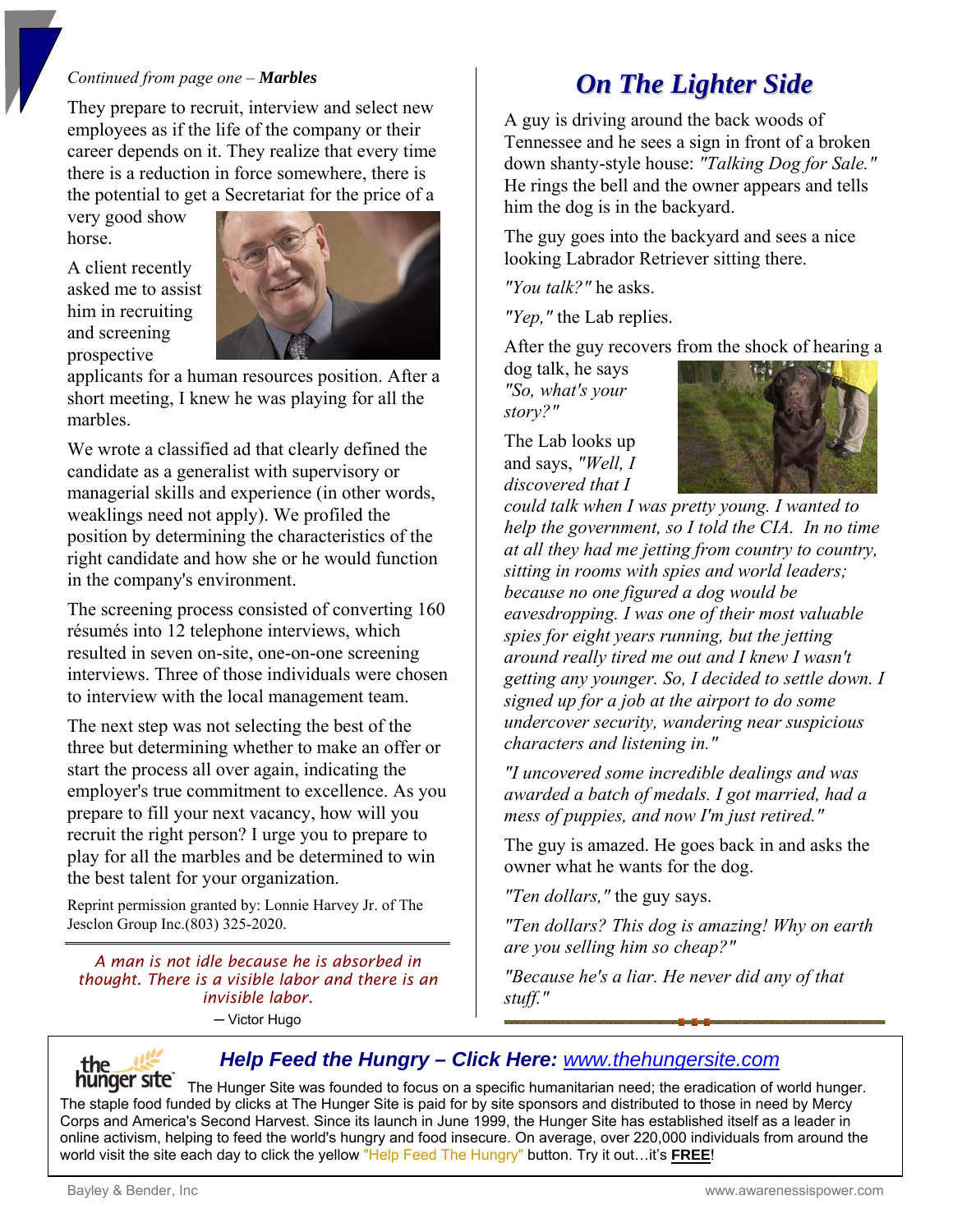## **Bayley & Bender**

*"We help organizations around the world increase their Growth, Profitability and Productivity by helping them Hire, Develop and Retain Top Performing Sales Talent. We also provide Leadership Development and Team Building to drive Organization Effectiveness."* 

### **NEW PRODUCTS**

*Pillars of Success.* Don't miss this book! It's a Great Gift for your team, family, friends, or co-workers. Call Janine to order – 301-439-8317 or click on the image for more information!

### **PILLARS OF SUCCESS**

It's no secret that success is something everyone wants. The process can be a mystery and *Pillars Of Success* is a book all about revealing success secrets of several of the most prosperous people in business today.



You will learn what Pat says are three important things leaders and successful people have in common.

CLICK ON THE IMAGE FOR MORE DETAILS AND TO GET YOUR COPY **TODAY!!** 

### **CALENDAR OF EVENTS**

Bob & Pat Bender request the pleasure of your company at the



May 8, 2007 – Advanced Personal Excellence Seminar at Serenity

May 9 – 11, 2007 – Dynamic Leadership Seminar at Serenity

### *Develop Your Professional & Personal Goals And A Plan To Get You Results!*

*Contact Pat Bender at 301-439-8317 to Reserve Your Place Today or Click on the Booking Form –* 

**BOOKINGFORM** 

*The secret of joy in work is contained in one word - excellence. To know how to do something well is to enjoy it.*  ─ Pearl S. Buck

*The pessimist sees difficulty in every opportunity. The optimist sees the opportunity in every difficulty.*  ─ Winston Churchill



### **Atypical Resolutions -**

- $*$  STRIVE FOR BETTER BALANCE – Schedule more activities with your family and friends if you spend most of your time at the office.
- $*$  TAKE BETTER CARE OF YOUR MIND – Read a book a month or take a course at a local college. Ask yourself what you would like to learn more about, then take the plunge.
- $*$  SHARE YOUR TALENTS, energy and other resources with volunteer organizations.
- $*$  TRY A NEW FITNESS PROGRAM – Choose something that rewards you with new friends and fun places to explore.
- $*$  TAKE TIME TO APPRECIATE FAMILY, friends and coworkers.
- $*$  TURN CHANGES INTO CHALLENGES and master them with gusto.
- $*$  **SEEK PEACE OF MIND and** help others do the same.

Don't miss next month's issue. **Subscribe now!** 

#### **AWARENESS IS POWER®** *Insights for Business*

2024 Powder Mill Rd Silver Spring, MD 20903 Tel: 301-439-8317

E-mail: [aip@awarenessispower.com](mailto: aip@awarenessispower.com) 

Visit Our Web Site at: <www.awarenessispower.com>

**12 Issues For Only \$97**